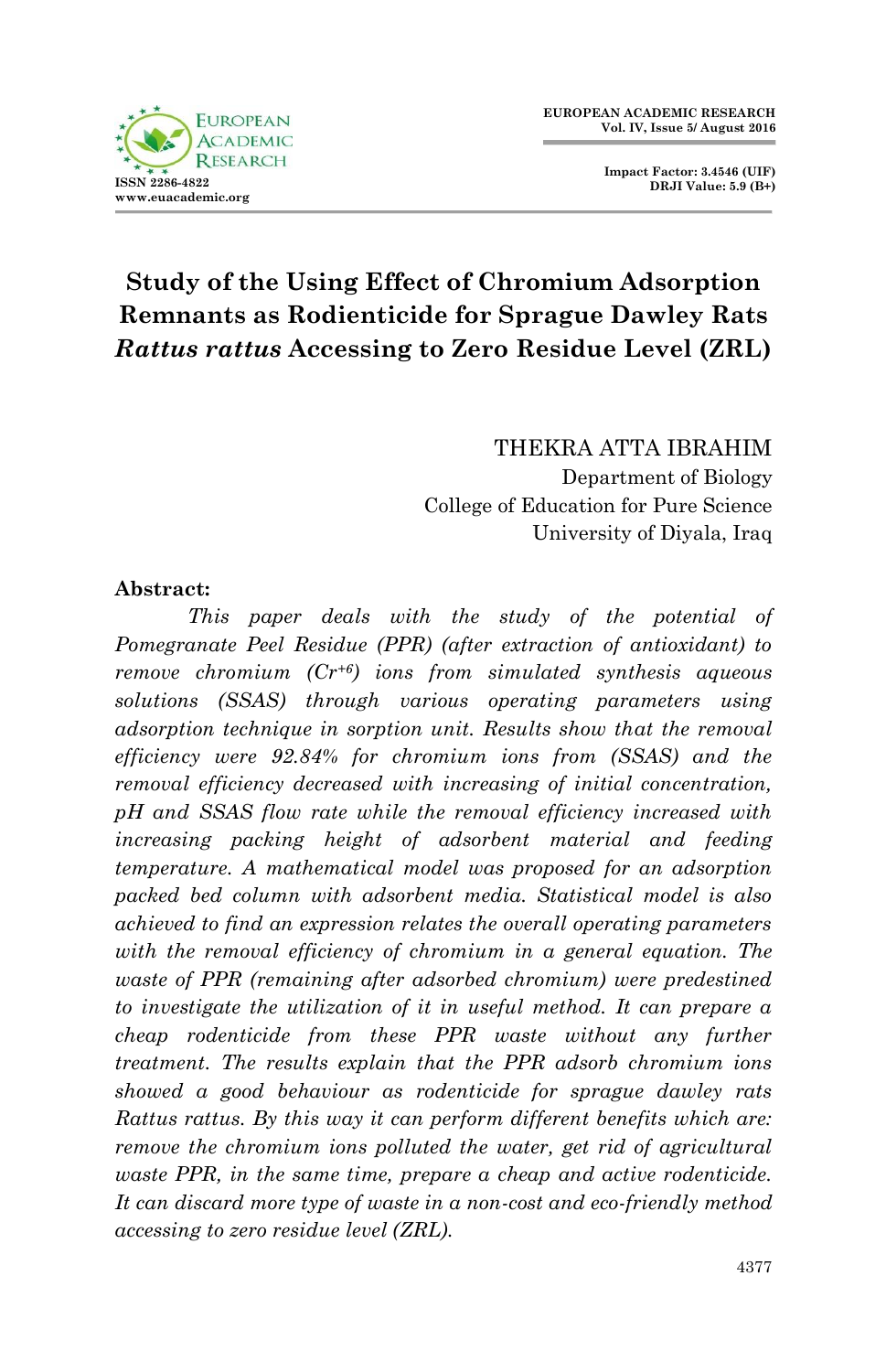**Key words:** chromium, pomegranate peel, adsorption, residue, sprague dawley rats, Rattus rattus and ZRL

#### **1. INTRODUCTION**

Chromium is a chemical element with a steely-gray, lustrous, hard and brittle metal which takes a high polish, resists tarnishing, and has a high melting point. The name of the element is derived from the Greek word χρῶμα, chrōma, meaning colour because many of its compounds are intensely coloured. Chromium is the 22nd most abundant element in Earth's crust with an average concentration of 100 ppm. Chromium compounds are found in the environment, due to erosion of chromium-containing rocks and can be distributed by volcanic eruptions. Chromium is mined as chromite  $(FeCr<sub>2</sub>O<sub>4</sub>)$ ore. About two-fifths of the chromite ores and concentrates in the world are produced in South Africa, while Kazakhstan, India, Russia, and Turkey are also substantial producers. **(Wikipedia, 2015)**. Naturally occurring chromium is composed of three stable isotopes;  ${}^{52}Cr$ ,  ${}^{53}Cr$  and  ${}^{54}Cr$  with  ${}^{52}Cr$  being the most abundant (83.789 % natural abundance). 19 radioisotopes have been characterized with the most stable being <sup>50</sup>Cr with a half-life of (more than)  $1.8 \times 10^{17}$  years, and  $51Cr$  with a half-life of 27.7 days. All of the remaining radioactive isotopes have halflives that are less than 24 hours and the majority of these have half-lives that are less than 1 minute. This element also has 2 meta states **(Wikipedia, 2015)**. In aqueous systems the chromium can be mainly found as both  $Cr^{+3}$  and  $Cr^{+6}$ . The relation between  $Cr^{+3}$  and  $Cr^{+6}$  strongly depends on pH and oxidative properties of the location, but in most cases, the  $Cr^{3}$ is the dominating species, although in some areas the ground water can contain up to 39 µg/liter of total chromium of which 30 µg/liter is present as  $Cr^{+6}$ . Trivalent chromium  $Cr^{+3}$  ion is considered a bio-element and it is possibly required at low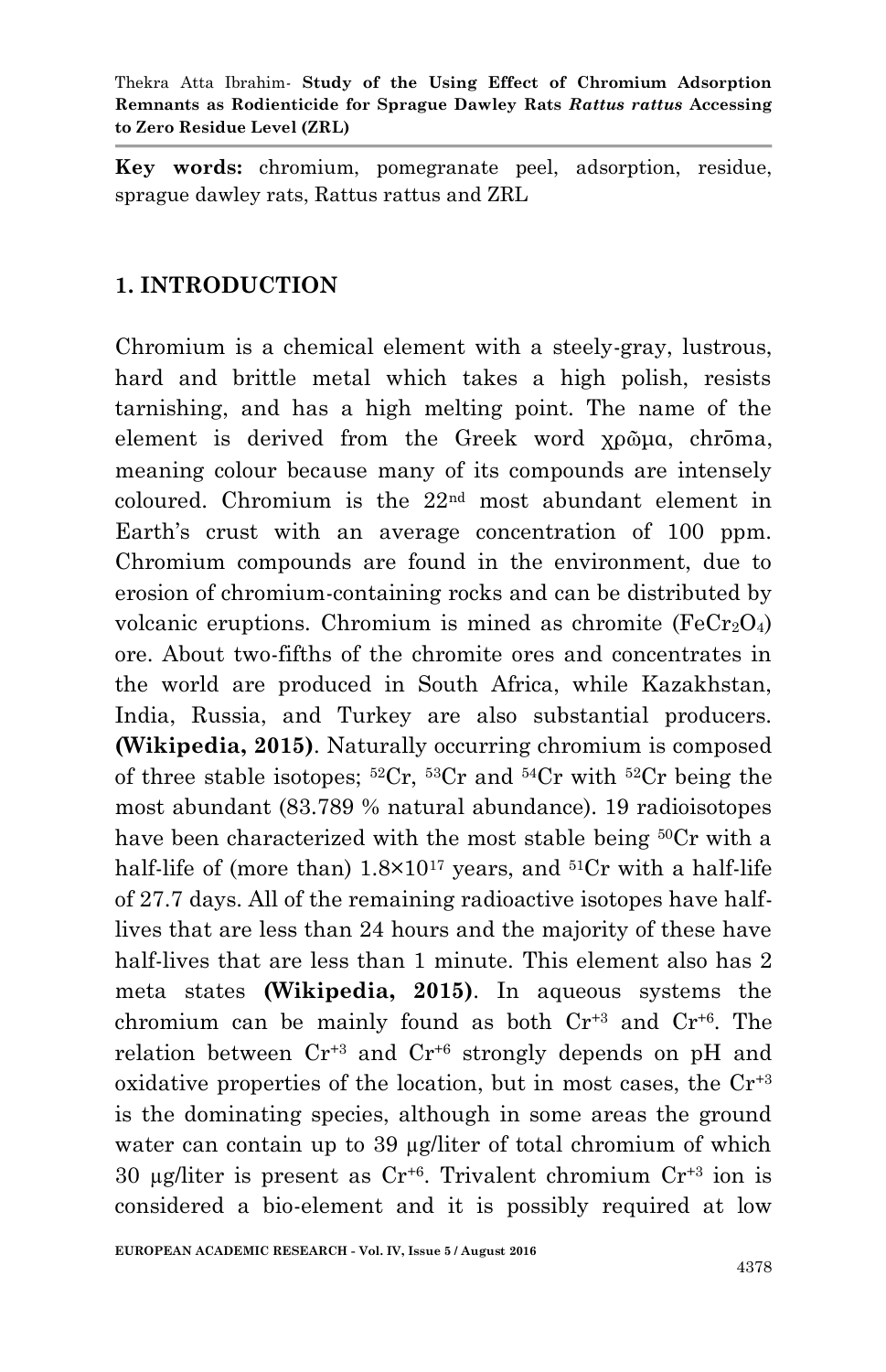concentrations since it plays an important role in the sugar and lipid metabolism of plants and animals. In larger amounts and in different forms, chromium can be toxic and carcinogenic. The most prominent example of toxic chromium is hexavalent chromium Cr+6 **(Radjenovic and Medunic, 2015; Wikipedia,**  2015). Cr<sup>+6</sup> is directly toxic to bacteria, plants and animals (Richard and Bourg, 1991). Due to the sever toxicity of  $Cr^{+6}$ , the USEPA has set the maximum contaminate level (MCL) for  $Cr^{46}$ in domestic water supplies to be 0.05 mg/l.  $Cr^{+6}$  is typically present as anion and its direct precipitation is not usually practical **(El-Shafey, 2005)**. Chromium is used widespread in many industries such as electroplating, refractory of material, leather tanning, metal finishing, metallurgy, cement preservations, wood preservative, nuclear power plants, textile, dye and pigment, steel fabrication, catalysts, synthetic ruby and the first laser chromate preparation, etc. So, Chromium is an important toxic pollutant released to natural water from effluents of these industries **(El-Shafey, 2005; Radjenovic and Medunic, 2015)**. Various conventional methods have been employed for the treatment of heavy metal wastewater, such as chemical precipitation, electrolysis, ion exchange, solvent extraction, liquid membrane and reverse osmosis **(Chaudhuri and Azizan, 2012)**. These processes have significant disadvantages, technical and/or economic constraints for instance, incomplete removal, high-energy requirements, and produce a voluminous toxic sludge which may pose disposal problems **(El-Shafey, 2005; Radjenovic and Medunic, 2015)**. Although bioremediation of heavy metals by bacterial fungal or algal biomass can be considered as a suitable method to remove the heavy metals from aqueous solutions or industrial wastewater but the most significant limitation of this method is that microbial growth is inhibited when the concentrations of metal ions are too high or when significant amount of metal ions are adsorbed by microorganisms **(Hasan et. al., 2008)**. Adsorption technique with activated carbon has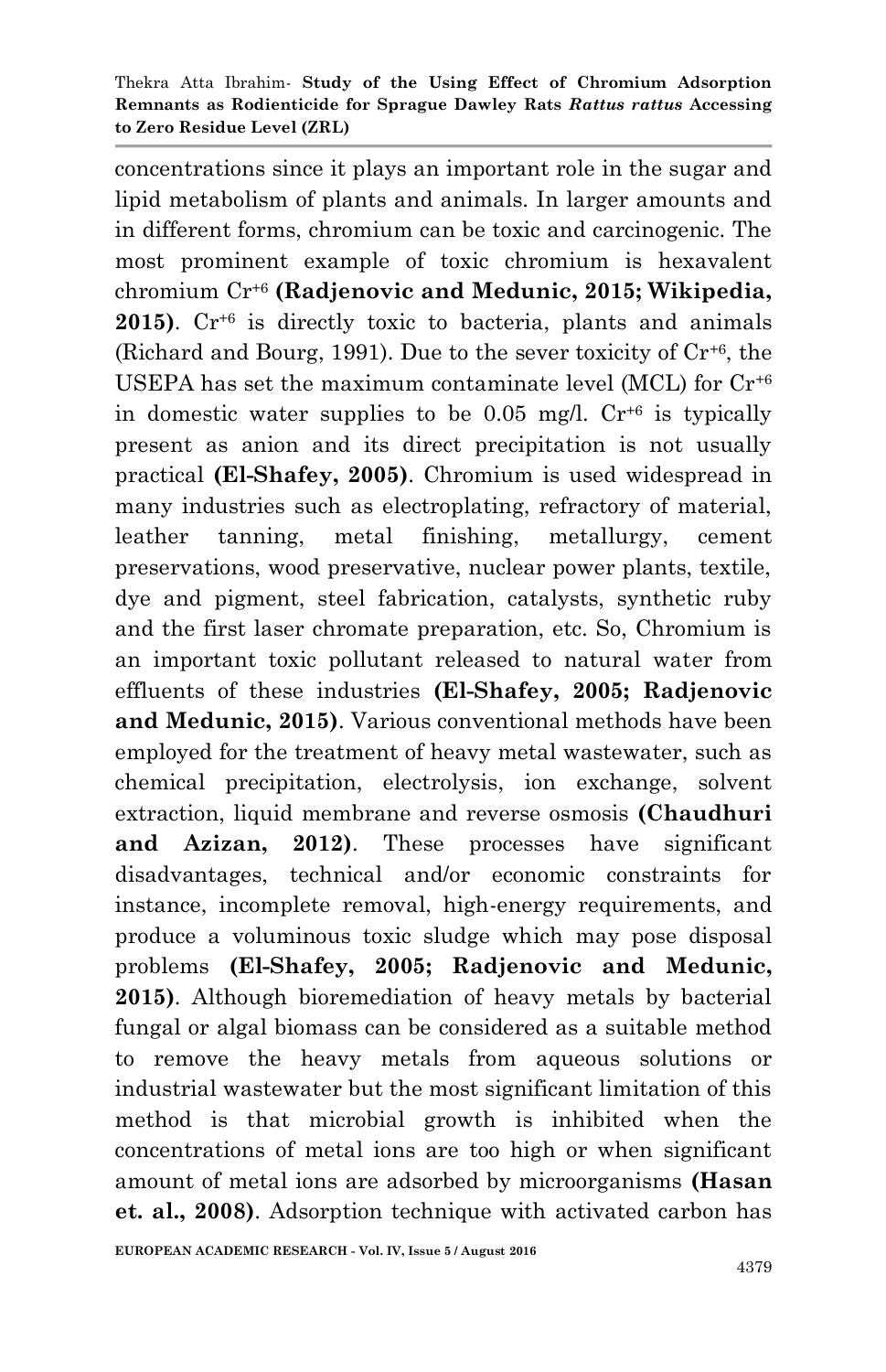been recognized as a potential alternative, most commonly and efficacious methods in wastewater treatment and it represented the green chemistry direction to reduce the use of toxic and carcinogenic solvents in remediation processes of wastewater. Though activated carbon adsorption has high efficiency, but the problems related with regeneration and reuse in addition to the higher capital investment made the removal treatment less attractive and suffers from many limitations **(Abbas, 2014a)**. So, there is a continuing search for cheap, high capacity adsorbents instead of activated carbon for heavy metal ions removal **(Radjenovic and Medunic, 2015)**. Recently, great attention has been paid to the adsorbents based on natural materials, such as rice husk which is used as adsorbent media for adsorption of many pollutants such as heavy metals **(Abbas et. al., 2012; Abbas et. al., 2013a; Abbas and Abbas (2013a), (2013b), (2013c) and (2013d); Abbas and Abbas 2014a)**, dyestuffs **(Abbas and Abbas 2014b)**, pesticides **(Abbas and Al-Madhhachi, 2015)**, phenols **(Abbas et. al. (2013b), (2013c))** non-organic toxins **(Abbas, 2014b)** and cesium as a radioactive waste **(Abbas, 2014a)**, banana peel for adsorption of cyanide **(Abbas et. al., 2014)** and thorium **(Abbas, 2013)** and pomegranate peel **(Abbas, 2014c)** because it is available, very inexpensive and ability to remove different types of contaminants. Pomegranate peel also can be used as a natural adsorbent like rice husk and banana peel in the same way, thus the pomegranate peel usage will decrease the cost of wastewater treatment considerably and would represent practical benefit of agriculture waste residue in disposal toxic matter in save way **(Abbas, 2014d)**. The objective of this paper was to evaluate and determine the efficiency of pomegranate peel residue (after extraction of antioxidant) for recovering of chromium from simulated synthetic aqueous solutions and exploit from the remaining in eco-friendly method accessing to zero residue level (ZRL).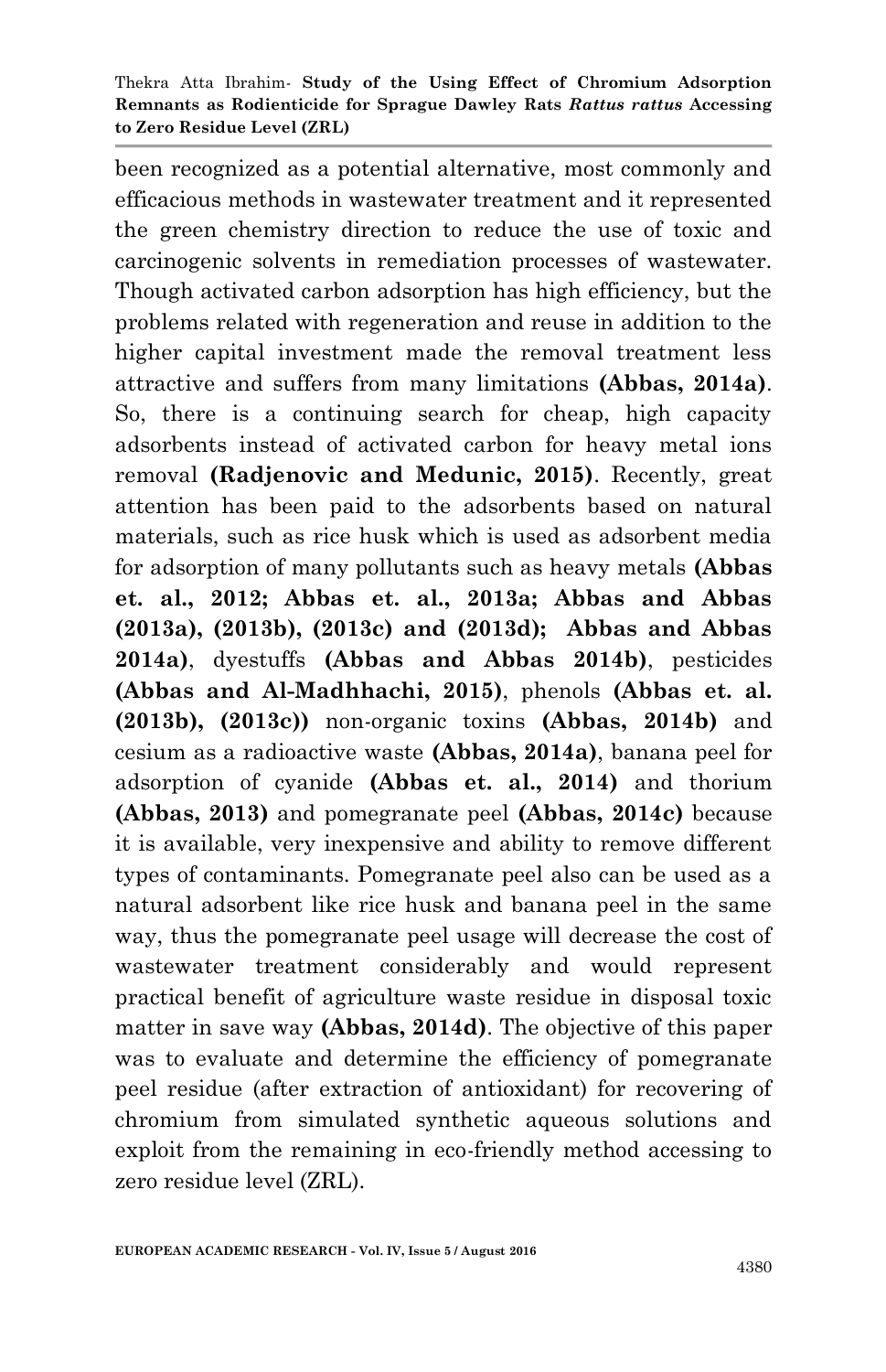#### **2. EXPRIMENTAL WORK**

## **2.1: Materials**

# *2.1.1***:** *Pomegranate peel residue* **(***adsorbent media***)**

Pomegranate Peel Residue (PPR) were collected after extraction of antioxidant from the Fresh Pomegranate Peel (FPP) as described in **(Abbas, 2014d)**.

#### *2.1.2***:** *Stock solutions*

In order to avoid interference with other elements in wastewater, the experiments in this study were carried out using simulated synthetic aqueous solution (SSAS) of different chromium concentrations. 1000 mg/l stock solution of aluminium was prepared by dissolving known weight of Potassium dichromate  $K_2Cr_2O_7$  in one litre of double distilled water, all solutions using in the experiments were prepared by diluting the stock solution with double distilled water to the desired concentrations for the experimental work of this investigation. The chromium concentrations were measured using spectrophotometer method using spectrophotometer thermo – genesys 10 UV, USA.

#### **2.2: Sorption unit**

Fixed bed column of continuous mode experiments were conducted in order to test chromium hexavalent Cr+6 removal by treated SSAS of above chromium at desired concentration with the various bed heights of the adsorbent media PPR using different flow rates of SSAS of chromium at various pH. The pH value was adjusted using 0.1 N NaOH and 0.1 N HCl solutions where the flow direction is downward by gravity. The sorption unit consists of two glass container of SSAS of chromium one for inlet and another for outlet each of (1 liter) capacity. Glass column has 2.54 cm ID and 150 cm height. The sorption column packed with adsorbent media to a height of (10, 20, 30, 40, 50,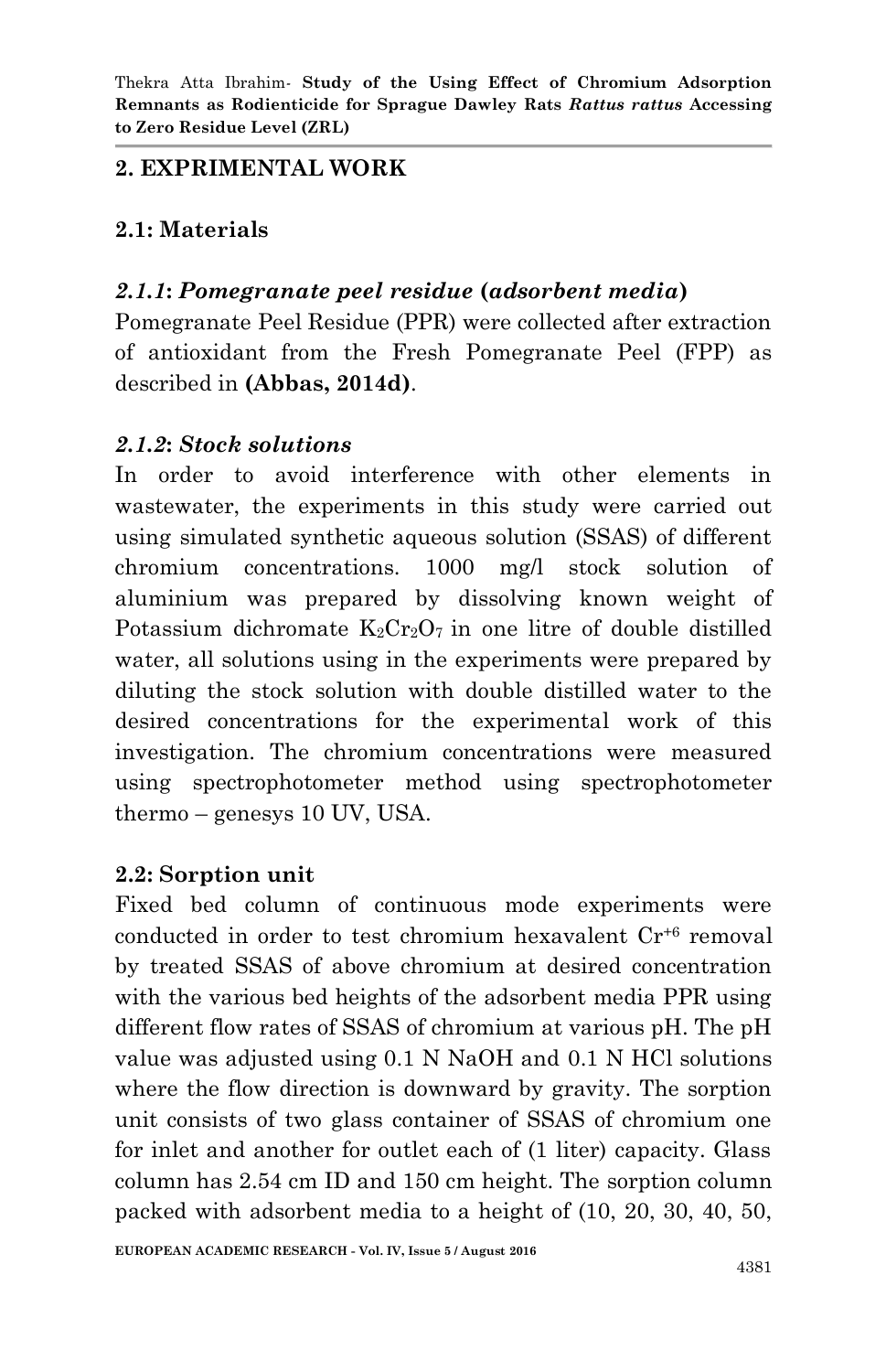60, 70, 80, 90 and 100 cm) supported from the top and the bottom by glass hollow cylinder layer, each cylinder have (0.5 cm ID, 0.1 cm thickness and 1 cm long). Before starting the runs, the packed bed sorption column was rinsed by double distilled water down flow through the column. The PPR is packed in the column to the desired depth, and fed to it as slurry by mixing the media PPR with distilled water in order to avoid the formation of air bubbles inside the media. After the packed bed sorption column was accommodation and putting the required amount of adsorbent media, the adsorption process started by allowing the chromium SSAS of required concentration and pH down flow through the sorption column from inlet container by gravity at a precise flow rate in experiment which is adjusted by the valve. To determination the best operational conditions, the experiments were carried out at a temperature between (20–45°C), various pH values which are (1–8) and initial feed concentrations of SSAS of different chromium which are between  $(1-100)$  mg/l and at different flow rates which are between (5–100) ml/min for chromium initial feed concentration. Outlet samples in each experiment were collected every 10 minutes from the bottom of packed column and the unadsorbed concentration of chromium in SSAS was analyzed by spectrophotometer.

#### **3. MATHEMATICAL MODEL**

Fixed bed dynamics are describing by a set of convectiondiffusion equations, coupled with source terms due to adsorption and diffusion inside adsorbent particles. Inside the particle, molecules of adsorbate diffuse into the inner portions of particle via surface diffusion, pore diffusion, or both. The solution of these equations will give rise to the prediction of the needed concentration distribution. This investigation focuses on understanding the mechanism of both surface diffusion and pore diffusion. To formulate a generalized model corresponding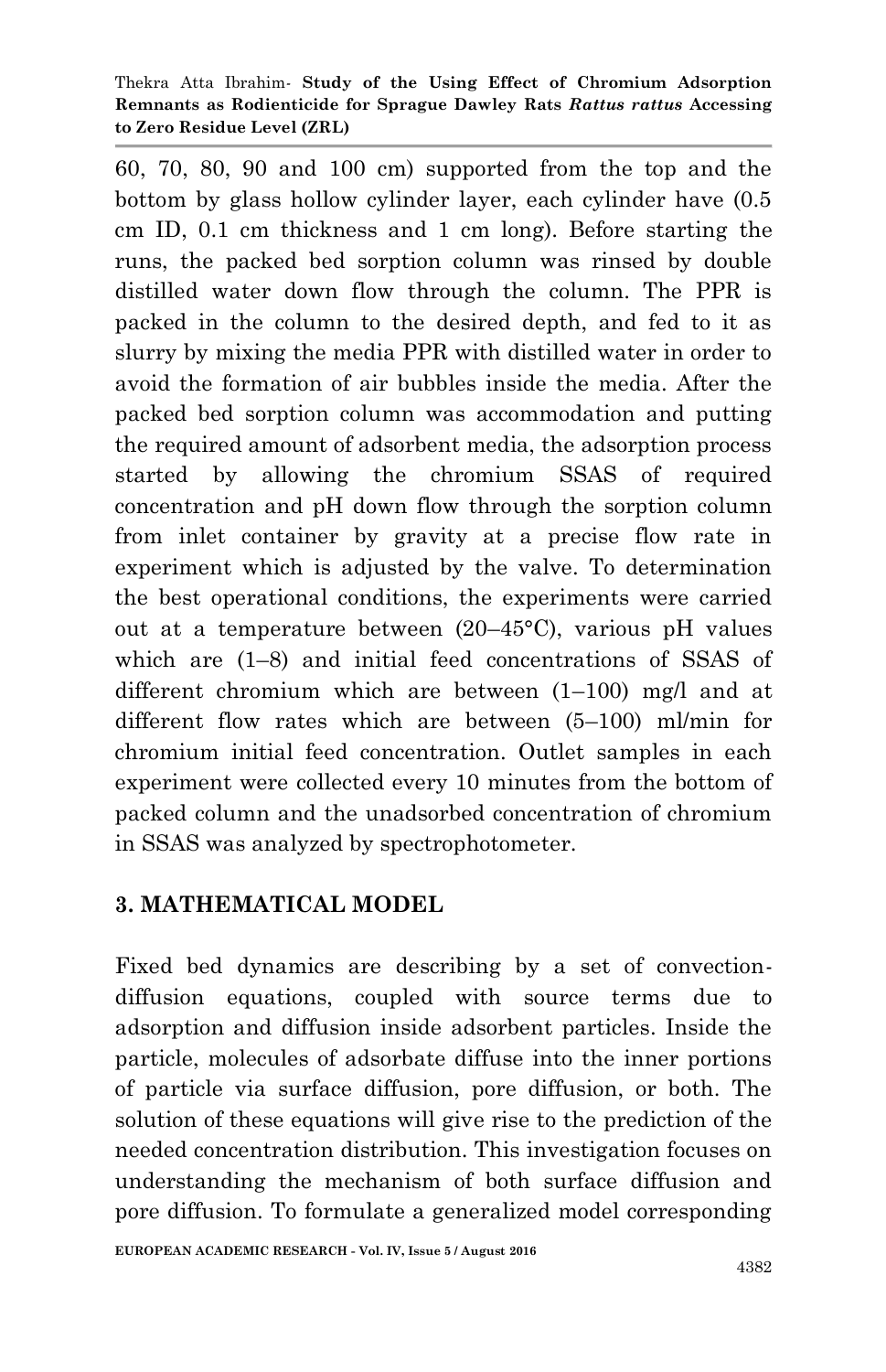to the dispersion flow, surface diffusion and pore diffusion mechanism, following assumptions are made:

- **1.** The system operates under isothermal conditions.
- **2.** The equilibrium of adsorption is described by Langmuir isotherm.
- **3.** Intraparticle mass transport is due to Fickian diffusion, and it is characterized by the pore diffusion coefficient, *D<sup>p</sup>* and the surface diffusion, *Ds*.
- **4.** Mass transfer across the boundary layer surrounding the solid particles is characterized by the external-film mass transfer coefficient, *kf*.
- **5.** Film transfer resistance for mass transport from the mobile to the stationary phase.
- **6.** Local adsorption equilibrium between the adsorbate adsorbed onto the adsorbent surface and the adsorbate in the intraparticle stagnation fluid.
- **7.** Both surface and pore diffusion are included in the mass transport mechanism.
- **8.** Axial dispersion.

## **3.1: Simulation Technique**

Equations used in simulation technique represent a set of simultaneous, nonlinear, partial differential equations (PDEs) that can be solved numerically. The discretatization was applied to space coordinates (Z and r) to convert the PODs to a set of ordinary differential equations (ODEs). The resulting ODEs can be solved using an existing ODE solver provided by **(Abbas et. al. (2013b), (2013c))**.

## **4. RESULTS AND DISCUSSION**

The ability of PPR to remove chromium ions from SSAS in fixed bed column of continuous mode at various parameters which are pH"s of SSAS of heavy metal ion (*pH*), height bed of adsorbent media (PPR) (*l*), flow rates of SSAS (*F*), SSAS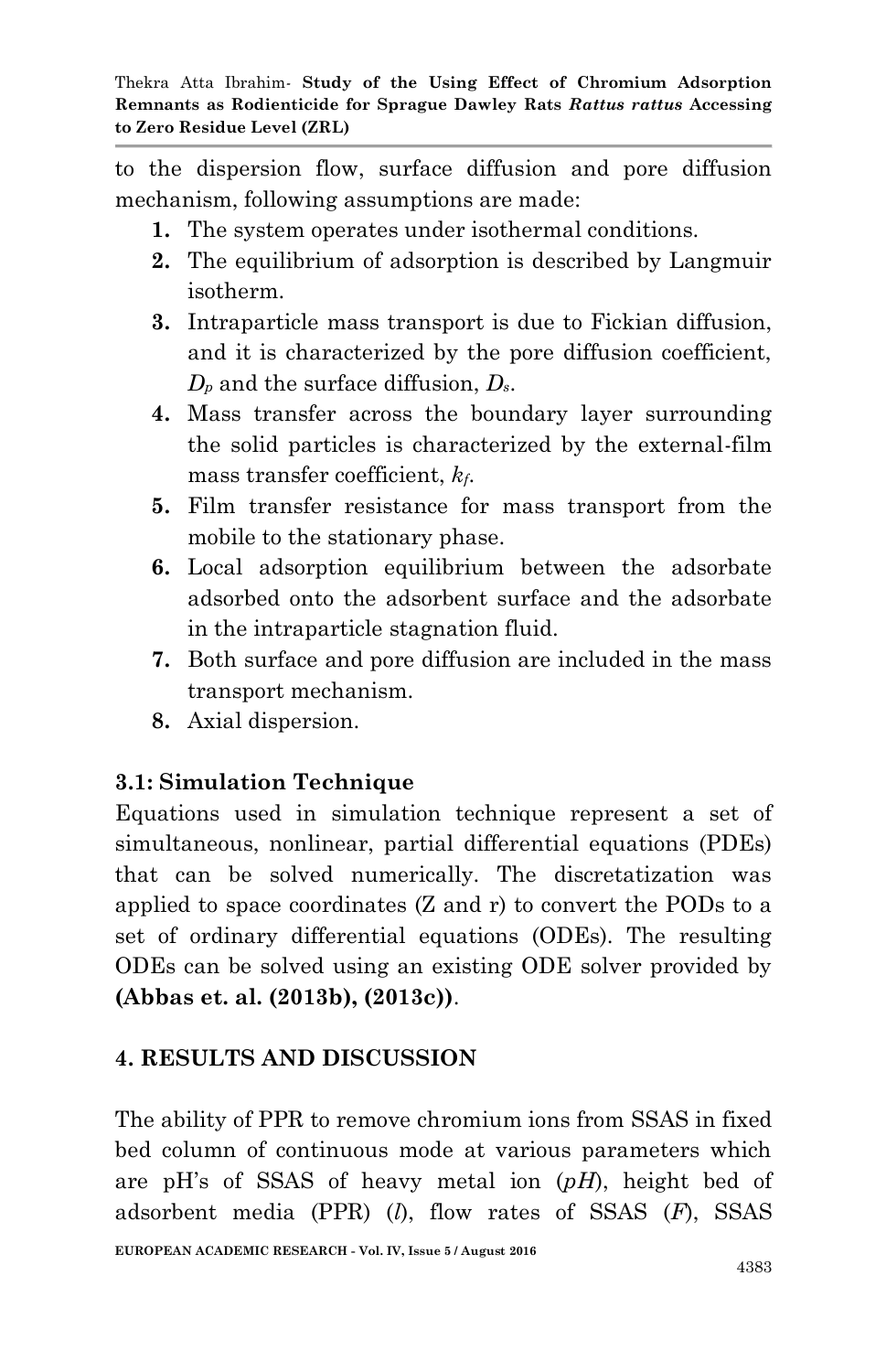temperature (*Tfeed*) and time of treatment (*t*) was investigated. The experiments were achieved by varying all above parameters for different initial concentrations (*C*o) of SSAS of chromium. Thus, the results obtained are explained below.

## **4.1: Effect of Initial Concentration**

The results showed that using PPR as an adsorbent material, the percent removal of chromium ions was decreased when the initial concentration (*C*o) of SSAS of chromium ions was increased at constant other variables as shown in **Figures 1**. This can be explained by the fact that the initial concentration of chromium ions had a restricted effect on chromium ions removal capacity; simultaneously the adsorbent media had a limited number of active sites, which would have become saturated at a certain concentration. This was lead to increase in the number of chromium ion molecules competing for the available functions groups on the surface of adsorbent material. Since the solution of lower concentration has a small amount of chromium ions than the solution of higher concentration of it, so the percent removal was decreased with increasing initial concentration of chromium ions. For adsorbent media, higher percent removal was  $92.42$  % for chromium ions  $Cr^{+6}$ , at initial chromium ion Cr+6 concentration of 1 mg/l, so adsorbent material was found to be efficient to chromium ions removal from SSAS and wastewater.

# **4.2: Effect of pH**

The results showed that using adsorbent material, the percent removal of Cr+6 ions was decreased when the pH of SSAS increased at constant other variables, **Figures 2**. It is well recognized that the pH of the aqueous solution is an important parameter in affecting adsorption of heavy metal ions. High adsorption of Cr+6 ions at low pH can be explained in both terms; the species of the metal and the adsorbent surface. For this case, at low pH, i.e. acidic conditions, the surface of the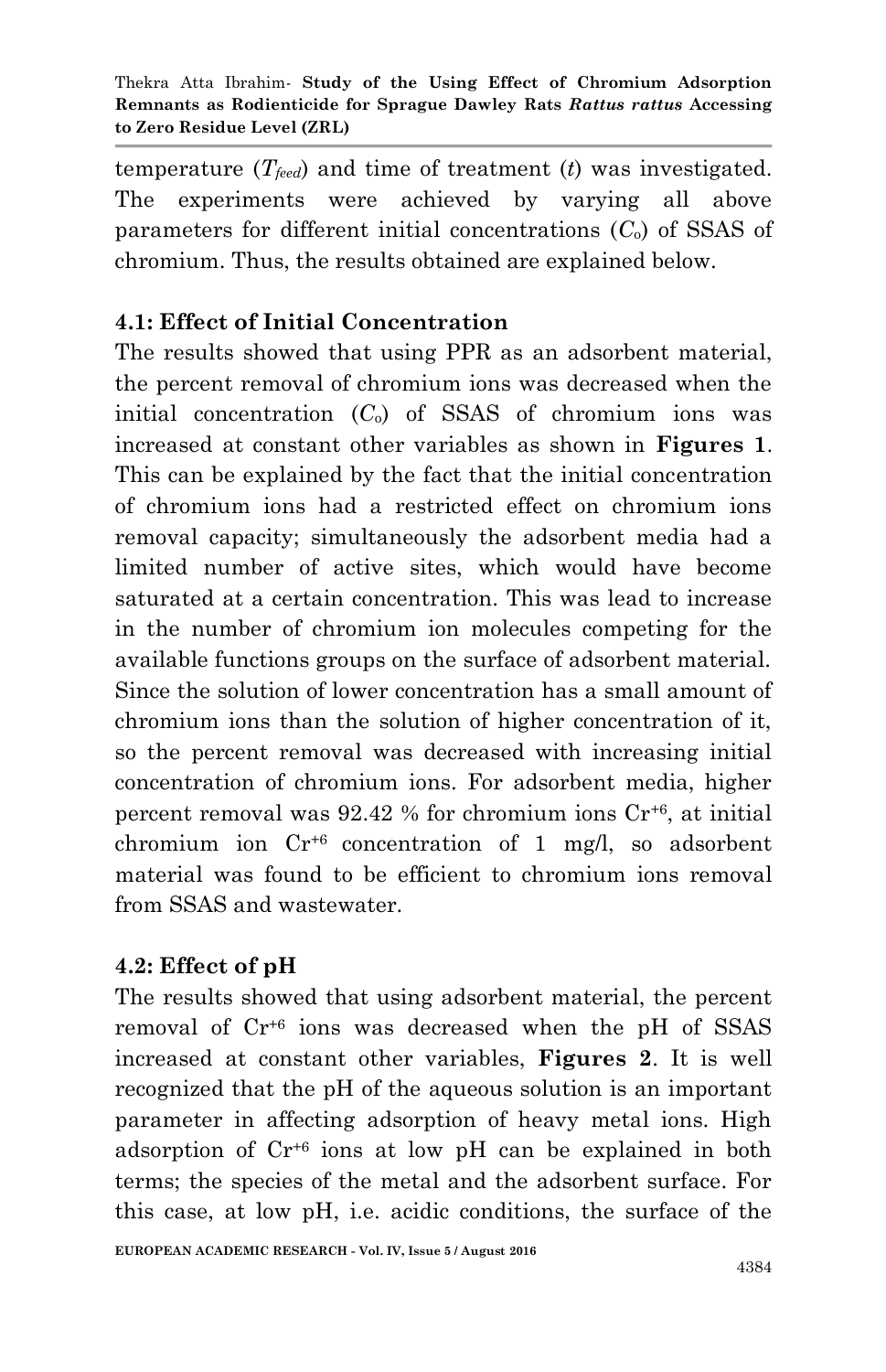adsorbent PPR becomes highly protonated and favours adsorb of Cr+6 ions in the anionic form. With increasing the pH of aqueous solution, the degree of protonation of the surface reduces gradually and hence adsorption is decreased. Furthermore, as pH increases there is competition between hydroxide ion  $(OH^-)$  and  $Cr^{+6}$  ions, the former being the dominant species at higher pH values. The net positive surface potential of sorbent media decreases, resulting in a reduction the electrostatic attraction between the (*sorbent*) metal ion species and the (*sorbate*) adsorbent material surface PPR, with a consequent reduced sorption capacity which ultimately leads to decrease in percentage adsorption of metals ion **(Abbas, 2013; Abbas, 2014a)**.

## **4.3: Effect of Adsorbent Media Bed Height**

The results elucidated that when the adsorbent media bed height was increased, the percent removal of all  $Cr^{46}$  ions was increased too at constant other variables as shown in **Figures 3**. The increased of bed height (*l*) meaning increased in the amount of adsorbent media, thus increasing the surface area of adsorbent material, hence increased the number of active sites in the adsorbent material surface i.e. increased the availability of binding sites for adsorption and consequently increase the Cr+6 ions removal capacity on PPR. This lead to increase the ability of adsorbent media to adsorb greater amount of  $Cr^{+6}$  ions from SSAS at different initial concentrations and ultimately the percent removal of Cr+6 ions increased.

## **4.4: Effect of Flow Rate**

The results illustrated that when the flow rate of SSAS of  $Cr^{+6}$ ions was increased, the percent removal was decreased at constant other variables as shown in **Figures 4**. This may be due to the fact that when the flow of SSAS of Cr+6 ions increasing, the velocity of solution in the column packed with the adsorbent media PPR was increasing too, so the solution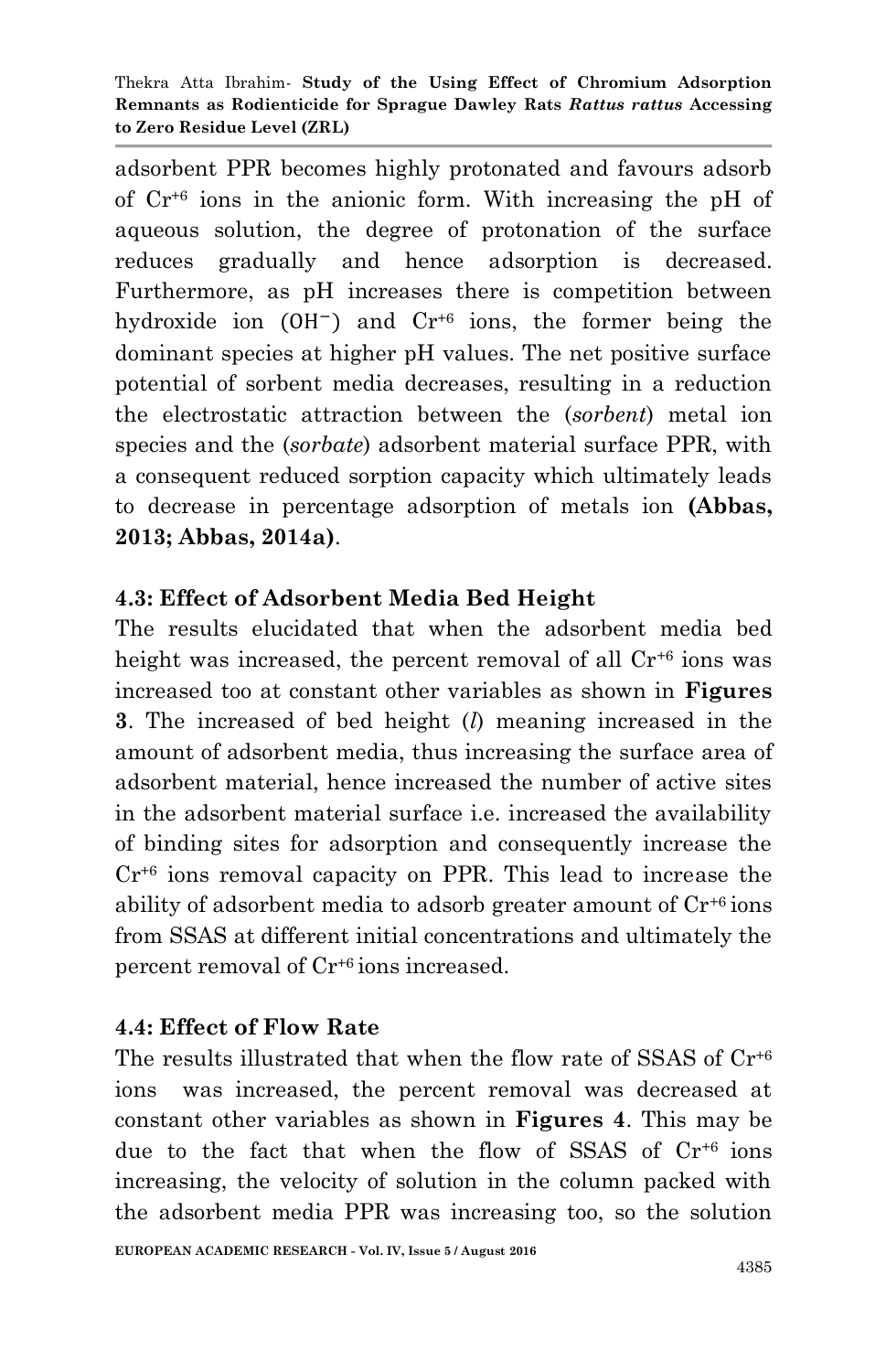spend shorter time than that spend in the column while at low flow rate, the SSAS of  $Cr^{+6}$  ions resides in the column for a longer time, and therefore undergoes more treatment with the adsorbent media, thus the adsorbent media uptake low amount of  $Cr^{+6}$  ions from SSAS of  $Cr^{+6}$  ions for high flow rate, therefore the percent removal of Cr+6 ions was decreased when the flow rate was increased.

#### **4.5: Effect of Feed Temperature**

The results demonstrated that when the temperature of feed which was SSAS of Cr<sup>+6</sup>ions was increased, the percent removal of heavy metal ions was increased too at constant other variables as shown in **Figures 5**. The effect of temperature is fairly common and increasing the mobility of the metal cation. Furthermore, increasing temperature may produce a swelling effect within the internal structure of the adsorbent media enabling Cr+6 ions to penetrate further. It was indicated that Cr+6 ions adsorption capacity increased with increasing feed temperature from 20 to 45°C. This effect may be due to the fact that at higher temperature an increase in active sites occurs due to bond rupture.

#### **4.6: Effect of Treatment Time**

The results demonstrated that when the treatment time of SSAS of  $Cr^{+6}$  ions increased the percent removal of  $Cr^{+6}$  ions increased too at constant other variables as shown in **Figures 6**. This may be due to the fact that when the time of treatment of SSAS of Cr+6 ions increasing and the velocity of solution in the column packed with the adsorbent material was remaining constant, the solution spend longer time than that spend it when the time of treatment decreased, so the adsorbent material uptake more amount of  $Cr^{46}$  ions from SSAS, therefore the percent removal of  $Cr^{+6}$  ions from SSAS of was increased.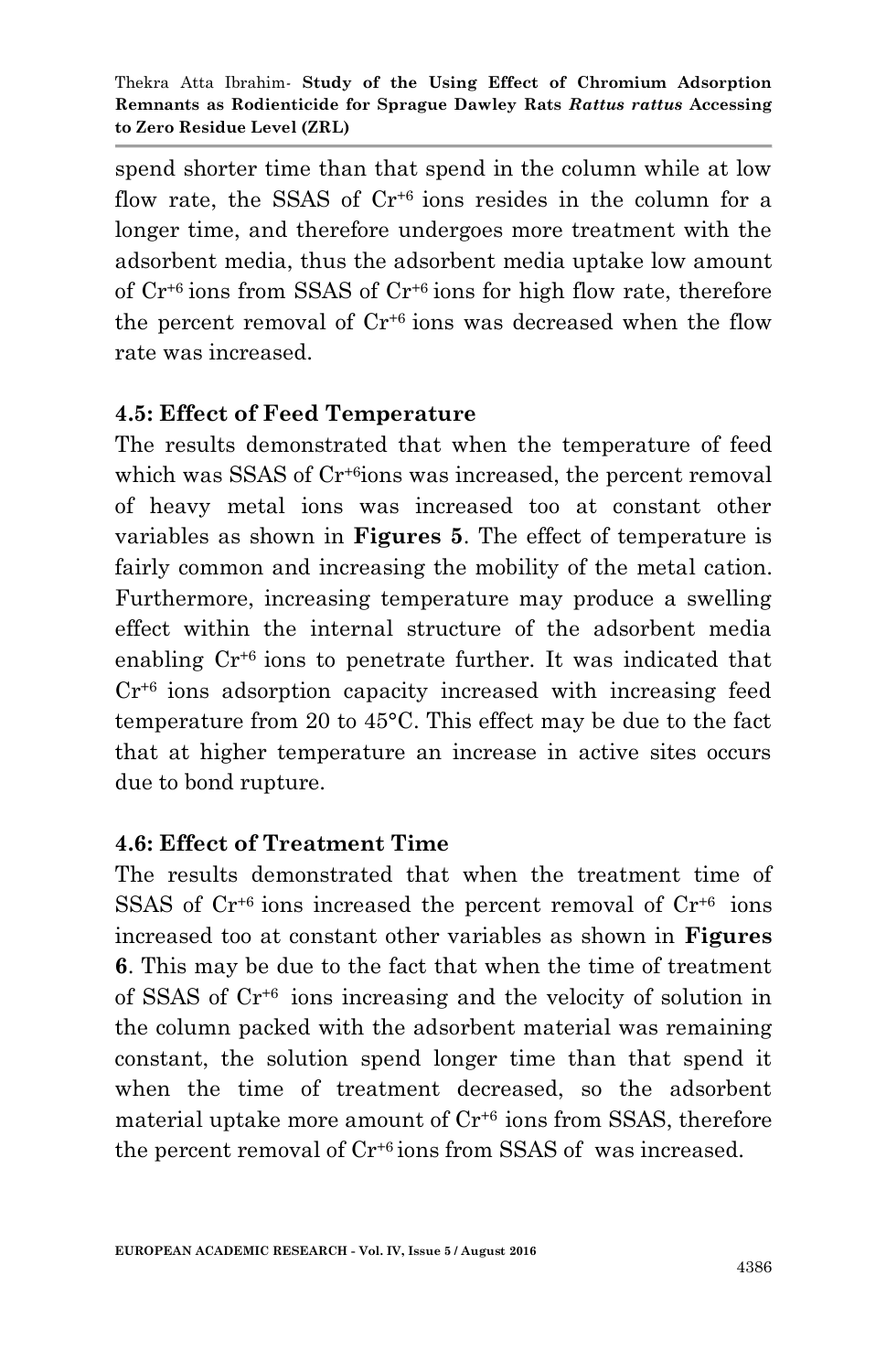

**Figure 1:** Effect of initial concentration  $(C_i)$  on the percent removal of  $Cr^{+6}$ ions @  $T_f = 45^{\circ}$ C,  $l = 1$  m,  $pH=1$ ,  $t=60$  min. and  $F=5$  ml/min.



**Figure 2:** Effect of *pH* on the percent removal of  $Cr^{+6}$  ions @  $C<sub>i</sub> = 1$  mg/l,  $T<sub>f</sub>$ =45°C, *l* = 1 m, *t*=60 min. and *F=*5 ml/min.



**Figure 3:** Effect of adsorbent media bed height (*l*) on the percent removal of  $Cr^{+6}$  ions @  $C_{\rm s} = 1$  mg/l,  $T_f = 45^{\circ}C$ ,  $pH=1$ ,  $t=60$  min. and  $F=5$  ml/min.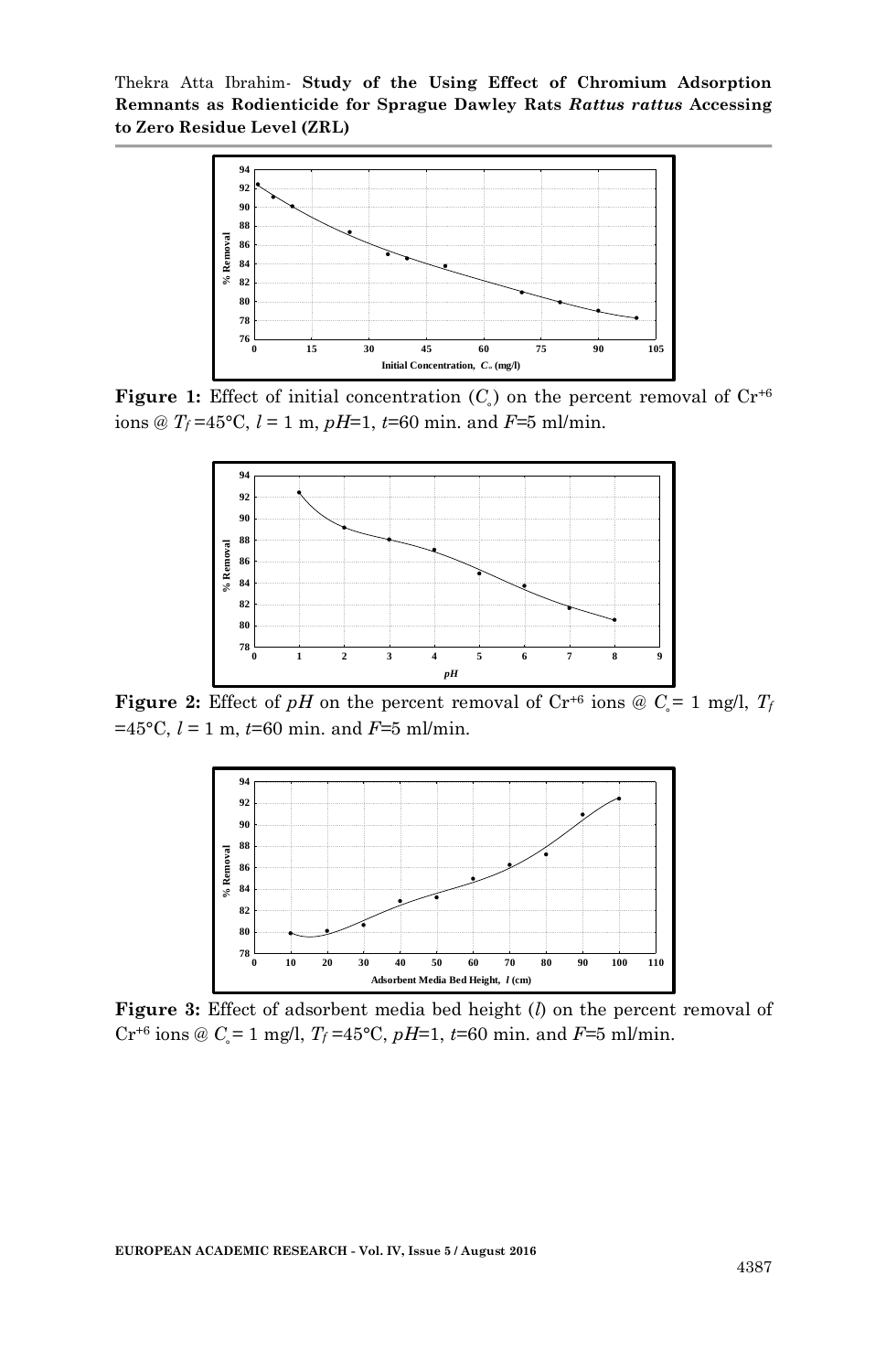Thekra Atta Ibrahim*-* **Study of the Using Effect of Chromium Adsorption Remnants as Rodienticide for Sprague Dawley Rats** *Rattus rattus* **Accessing to Zero Residue Level (ZRL)**



**Figure 4:** Effect of aqueous solution flow rate (*F*) on the percent removal of  $Cr^{+6}$  ions @  $C = 1$  mg/l,  $T_f = 45^{\circ}\text{C}$ ,  $pH = 1$ ,  $l = 1$  m and  $t = 60$  min.



**Figure 5:** Effect of feed temperature  $(T_f)$  on the percent removal of  $Cr^{+6}$  ions @ *C˳*= 1 mg/l, *pH*=1, *l* = 1 m, *t*=60 min. and *F=*5 ml/min.



**Figure 6:** Effect of treatment time (*t*) on the percent removal of  $Cr^{+6}$  ions  $@$  $C_{\rm s}$  = 1 mg/l,  $T_f$  =45°C,  $pH$ =1,  $l$  = 1 m, and  $F$ =5 ml/min.

#### **5. STATISTICAL MODEL**

**EUROPEAN ACADEMIC RESEARCH - Vol. IV, Issue 5 / August 2016** A statistical model was carried out on the experimental results obtained from this study. Regression Analysis and **π** Theorem was adopted to maintain a relation between the percent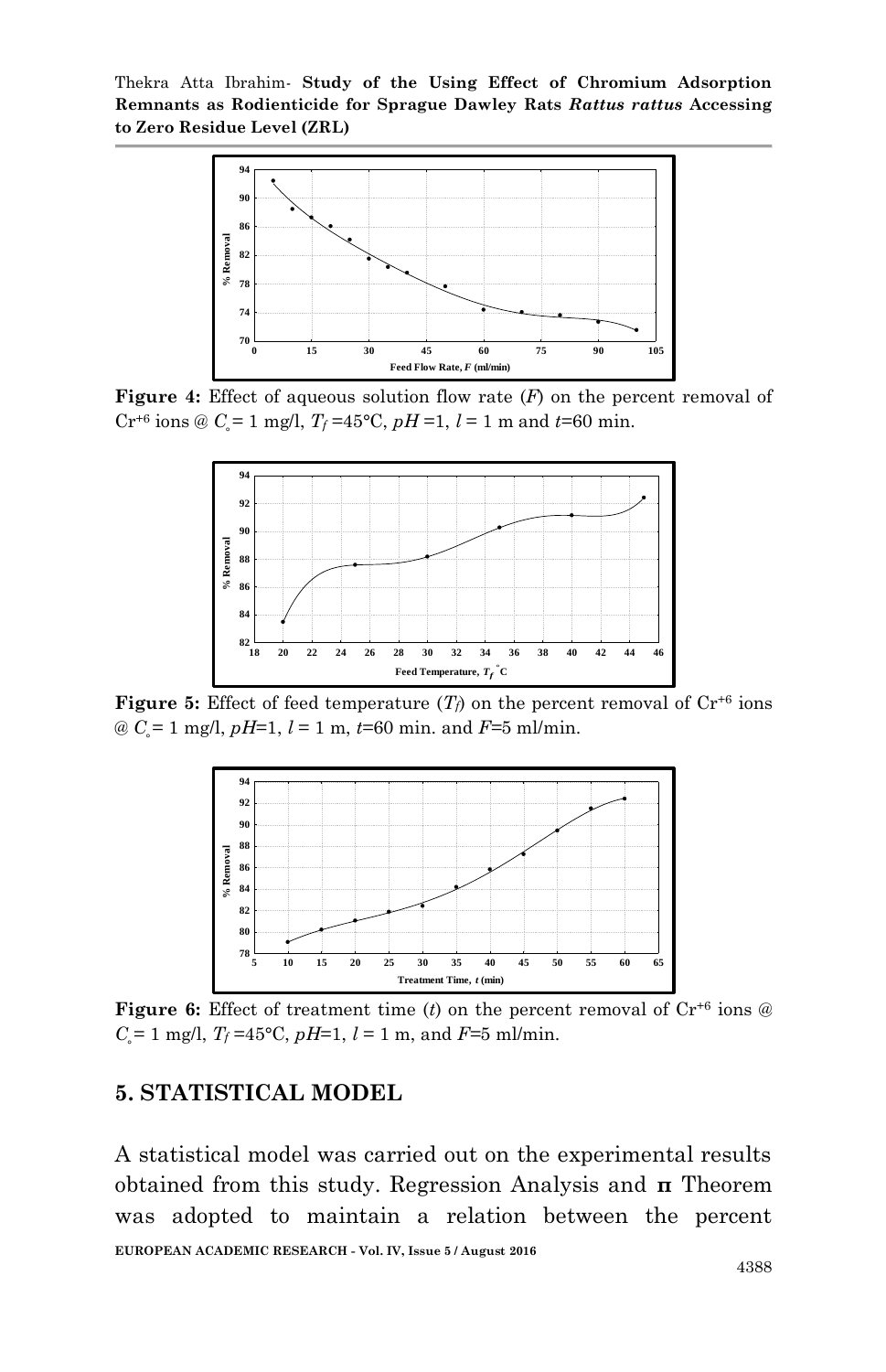removal of Cr+6 ions and the feed temperature, flow rate, pressure, pH of feed solution, initial concentration of Cr+6ion, adsorbent media bed height, treatment time and column diameter. These relations are shown in **equation 1**, which has a correlation coefficient (*R*<sup>2</sup> ) 0.9954.

$$
\%R = 1.741 \times 10^{-7} \left(\frac{\rho_{sol}}{C_{\circ}}\right)^{0.2574} \cdot \left(\frac{l}{d}\right)^{0.2594} \cdot \left(\frac{T_f \cdot C_{P_{sol}} \cdot t}{\vartheta}\right)^{0.2406} \cdot \left(\frac{K_{sol} \cdot T_f}{\gamma \cdot u}\right)^{0.2363} \cdot \left(\frac{1}{pH}\right)^{0.1039} \tag{1}
$$

where.  $\%$  R Percent Removal of Chromium jons from SSAS Density of SSAS, (kg/m<sup>3</sup>)  $\rho_{sol}$  $\pmb{C}_\circ$ Initial Concentration of Chromium,  $\frac{\text{kg}}{\text{m}^3}$  $\mathbf{L}$ Adsorbent Material Bed Height, (m)  $\boldsymbol{d}$ Internal Diameter of Sorption Column, (m)  $T_f$ Feed Temperature, (K) Heat Capacity of SSAS, (kJ/kg.K)  $c_{P_{sol}}$  $\mathbf{t}$ Treatment Time, (s)  $\boldsymbol{\vartheta}$ kinematic viscosity of SSAS,  $(m^2/s)$  $K_{sol}$ Thermal Conductivity of SSAS, (W/m.K) Surface Tension, (N/m)  $\boldsymbol{\gamma}$  $\boldsymbol{u}$ Velocity of SSAS, (m/s)

# **6. UTILIZATION OF POMEGRANATE PEEL AFTER USES**

Huge amount of PPR was lingered after using it in removal of  $Cr^{46}$  ions from SSAS as illustrated above. The remaining waste of PPR after removal of chromium ions from SSAS by adsorption process were collected, segregated and classified according to its contain of chromium and utilization from these vestiges to prepare a simple and active rodenticide. Twenty groups (ten for male and ten for female) of an outbred multipurpose breed of albino rat which was Sprague dawley rats (*Rattus rattus*) were used in this test; each group has ten rats besides another animal control group to compare the results. Before the test is beginning, the rats were left for one week in clean and convenient cages and nurtured with normal feed to make sure that it's were not suffer from anything leading to death **(Ibrahim et. al., 2014; Abbas and Al-**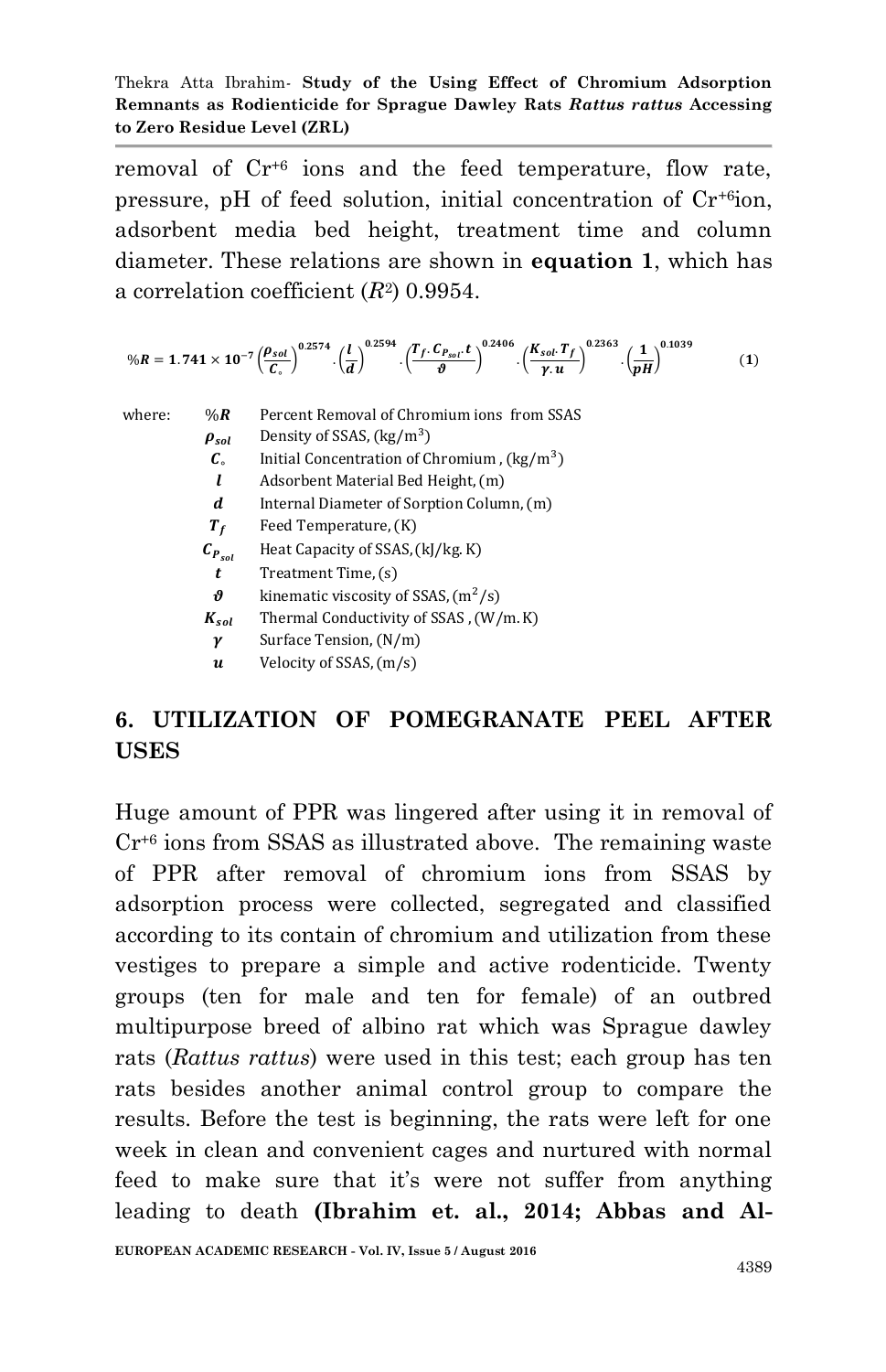**Madhhachi, 2015)**. The PPR waste were mixed with little amount of fruit to give sweet test and feed to the rats directly as rodenticide without any further treatment. The results were fate the rats in different periods and the lethal dose for chromium was also calculated as shown in **Table 1**.

The inorganic pesticide, is one of the most important type of pesticide used in rodent control, and perhaps the most important components used in this field are chromium, arsenic, barium, bismuth, boron, cadmium, chromium, cobalt, copper, iron, lead, lithium, manganese, mercury, nickel, tin, and zinc inorganic compounds. There are several ways to use these rodenticide in rodents places passing where the pesticide inter to the mouth of the rodent when its clean parts of their bodies, or through mixing with attractive materials to rodent like PPR or bread or vegetables pieces. Characterized compounds of this rodenticide being used successfully to combat rodent and where they are used as toxin infectious for their secured effectiveness, and severity of toxic, in addition to non-degradable and remain for a long time without changing their composition. There is more than one way to interpret the mechanical toxic effect of these elements compounds on rodents, which are:

**1 –** The compounds of these elements operate to prevent the phosphorylation process of Adenosine diphosphate (ADP) material in the process of oxidative phosphorylation and thus preventing the formation of Adenosine triphosphate ATP material necessary in the storage of energy required for the rodent.

**2 –** Theses compounds linked with many important enzymes required from the rodent body and discourage work, and these enzymes are dehydrogease, cytochrome oxidese, phosphatase where these inhibition process lead to an imbalance in the processes of chemical or biological eventually lead to the death of the rodent.

**3 –** The high concentrations of elements compounds lead to a deposition holistic and very fast for a protein in a living cell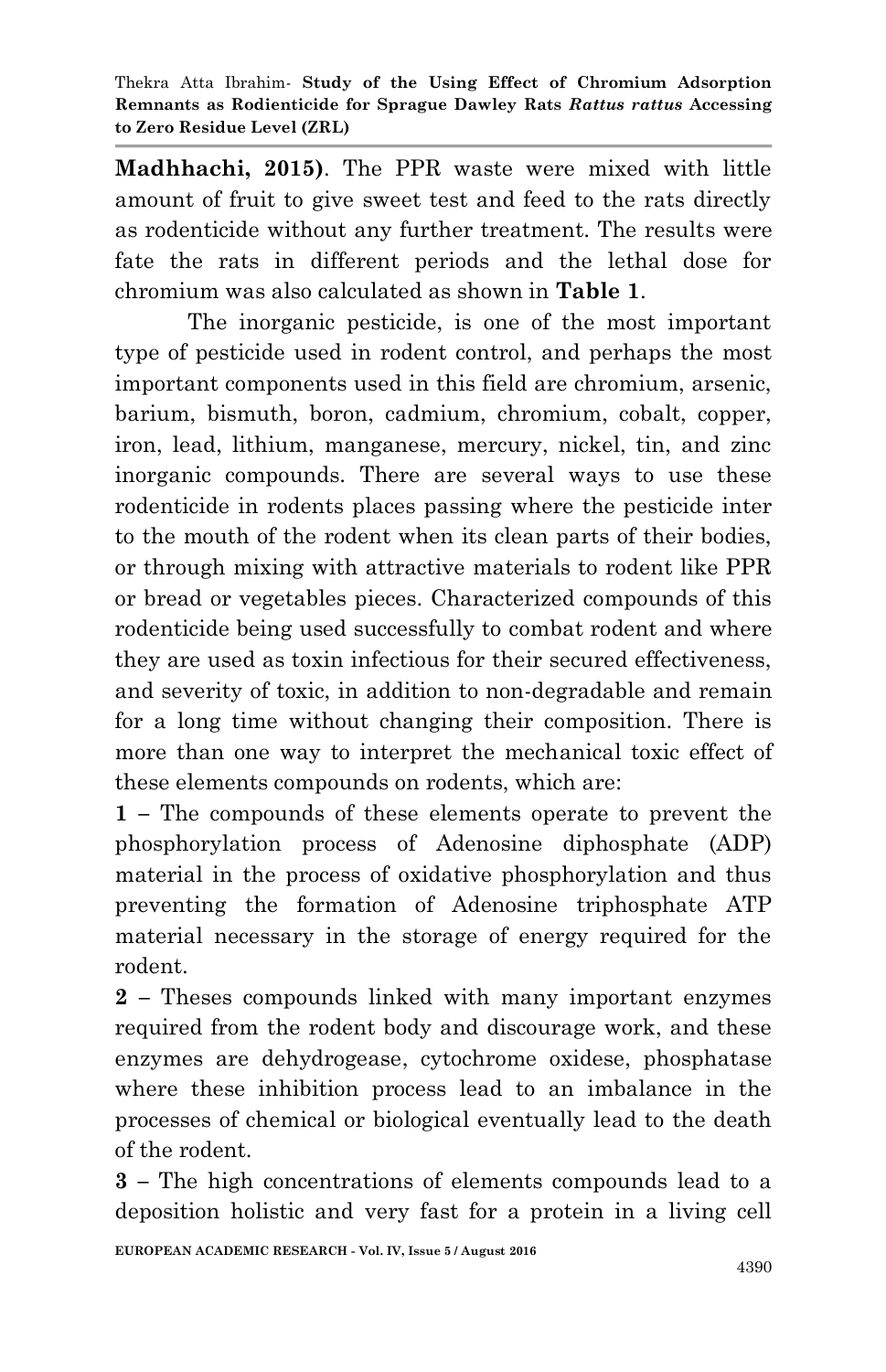because it attack the sulphur bonds, which plays an important role in keeping the distinctive shape of the protein, it observed that the effect of these elements compounds are concentrated in the epithelium in the central gut of rodents.

**4 –** The low concentrations of these elements compounds leading to excessive drowsiness and lack of movement and the collapse of immune system and the failure of the ability to reproduce (infertility) of the rodent.

**Table 1 LD<sup>50</sup> (mg of Pesticide/kg of rat body) of Chromium Calculated in this Study**

| $LD_{50}$ for male (mg/kg) | $LD_{50}$ for female (mg/kg) | Standard Dose (mg/kg)                                             |
|----------------------------|------------------------------|-------------------------------------------------------------------|
| $\blacksquare$ 25.5        | 16.75                        | 13 to 19 for female<br>$21$ to 28 for male<br>(Gad et. al., 1986) |

## **7. CONCLUSIONS**

The following conclusions can be drawn:

- **1.** PPR showed a good ability to remove chromium from SSAS using fixed bed adsorption unit. So, it could be recommended for removal of heavy metal ions from treatment plant wastewater instead of other material like activated carbon because it is valid, cheaper, economical, easy and simplicity for using, and has a high ability to adsorb heavy metal ions, and can be used finally in another benefit uses.
- **2.** Maximum removal of Cr+6 ions were 92.42% at initial concentration of 1 mg/l.
- **3.** The percentage removal of  $Cr^{+6}$  ions was increased with decreeing pH, flow rate of SSAS and initial concentration of  $Cr^{46}$  ions while the percentage removal was increasing with increasing of treatment time and the height of adsorbent material PPR.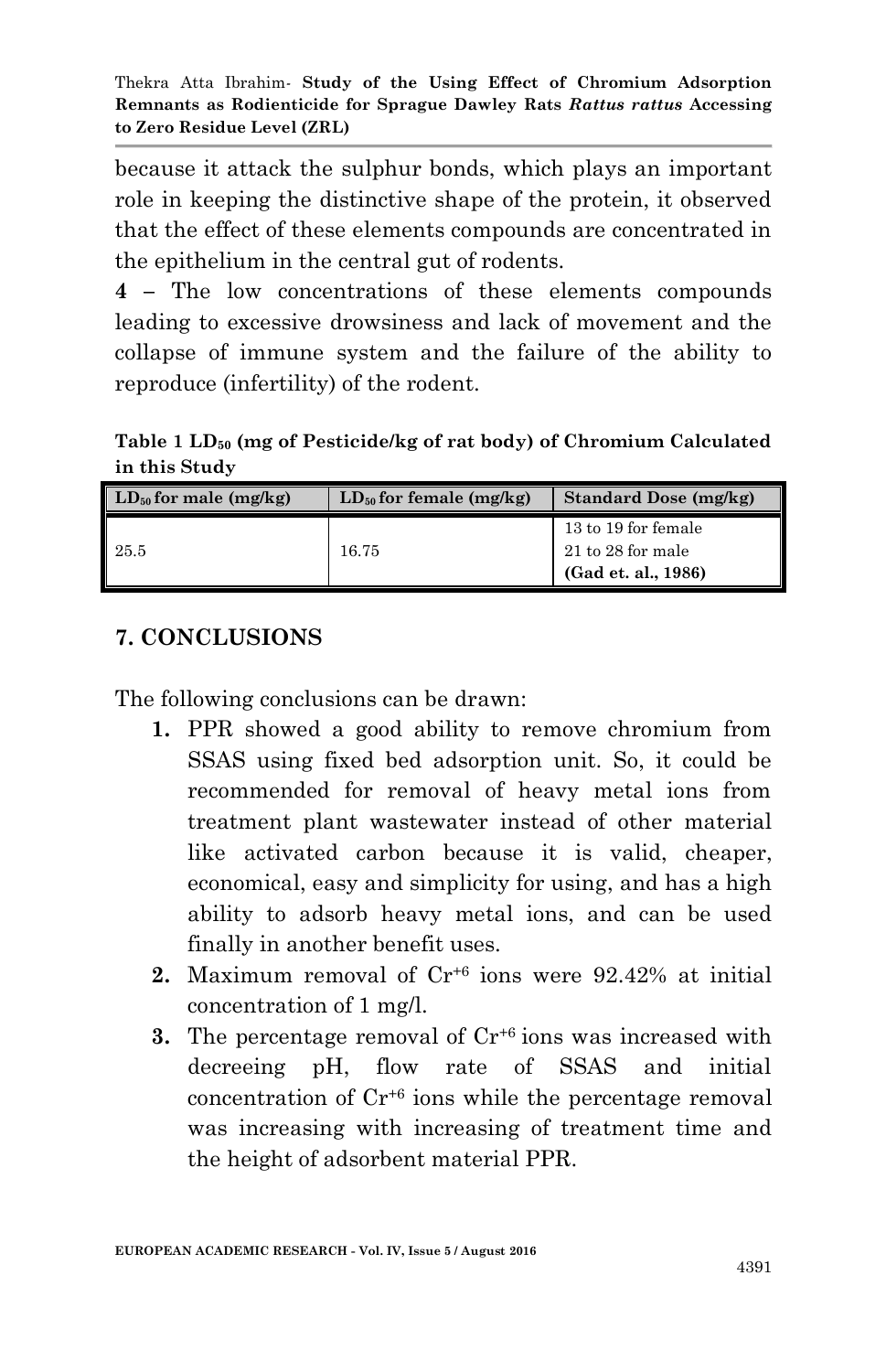**4.** It can be prepared a good rodenticide for rodent control from the residual samples of PPR that adsorb the  $Cr^{46}$ ions above from SSAS.

#### **REFERENCES**

- 1. Abbas, F. S., (2013), "Thorium removal from waste water using Banana peel and employment of Waste Residue", *Advances in Natural and Applied Sciences*, 7(3): 336- 344, ISSN 1995-0772
- 2. Abbas M. N., Abdulhaq A., Farhan A. and Hussein S. N., (2012), "Catalytic Cracking of Heptane Using Prepared Zeolite", *Journal of Asian Scientific Research*, 2(12):927- 948.
- 3. Abbas M. N. and Abbas F. S., (2013a), "Iraqi Rice Husk Potency to Eliminate Toxic Metals from Aqueous Solutions and Utilization from Process Residues", *Advances in Environmental Biology*, 7(2): 308-319, ISSN 1995-0756.
- 4. Abbas M. N. and Abbas F. S., (2013b), "Utilization of Iraqi Rice Husk in the Removal of Heavy Metals from Wastewater", *Research Journal of Environmental and Earth Sciences* 5(7): 370-380, ISSN: 2041-0484.
- 5. Abbas M. N. and Abbas F. S., (2013c), "The Predisposition of Iraqi Rice Husk to Remove Heavy Metals from Aqueous Solutions and Capitalized from Waste Residue", *Research Journal of Applied Sciences, Engineering and Technology*, 6(22): 4237-4246, ISSN: 2040-7459.
- 6. Abbas M. N. and Abbas F. S., (2013d), "The Feasibility of Rice Husk to Remove Minerals from Water by Adsorption and Avail from Wastes", *Research Journal of Applied Sciences, WSEAS Transactions On Environment*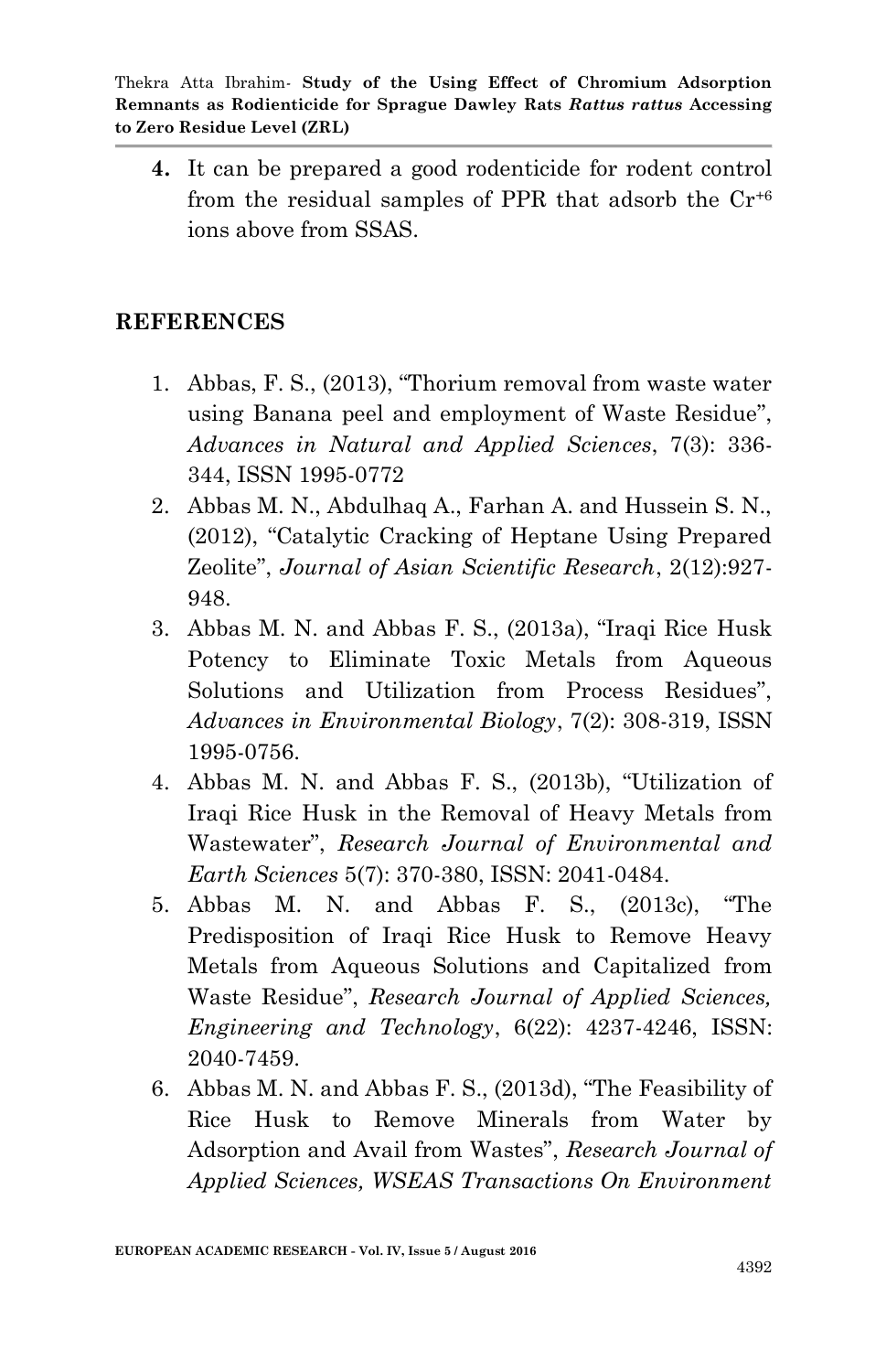*And Development*, Issue 4, Volume 9, October, E-ISSN: 2224-3496.

- 7. Abbas M. N., Abbas F. S., Nussrat H. H. and Hussein S. N., (2013a), "Synthesis of Promoted Catalyst from Iraqi Rice Husk Used as a Raw Material for Treating Tannery Wastewater", *Australian Journal of Basic and Applied Sciences*, 7(2): 511-528, ISSN 1991-8178.
- 8. Abbas M. N., Husain A. A. and Abbas F. S., (2013b), "Phenol Removal from Wastewater Using Rice Husk", Diyala Journal for Pure Sciences, Vol:9 No:4, October.
- 9. Abbas M. N., Nussrat H. H. and Hussein S. N., (2013c), "Phenol Removal from Wastewater by Oxidation Method Using Zeolite Prepared Locally", *Journal of Engineering and Development*, Vol. 17, No.4, December 2013, ISSN 1813- 7822.
- 10. Abbas M. N., (2014a) "Production of Liquefied Natural Gas Using Radioactive Waste and Agricultural Residue", *European Academic Research*, Vol. II, Issue 2/ May, ISSN 2286-4822
- 11. Abbas M. N., (2014b), "Phosphorus removal from wastewater using rice husk and subsequent utilization of the waste residue", *Desalination and Water Treatment*, Volume 55, Issue 4, pp: 970-977
- 12. Abbas M. N., (2014c), "Optimal Exploitation of Orange Peels in Sustainable Development Accessing to Zero Residue Level", *Journal of Environmental Science, Computer Science and Engineering & Technology*, Volume 3, Number 4, pp: 1753-1762
- *13.* Abbas M. N., (2014 d), "Pomegranate Peels: Source of Antioxidants Extraction and Natural Dentifrices Preparation", European Academic Research Vol. II, Issue 3/ June, ISSN 2286-4822. [www.euacademic.org](http://www.euacademic.org/)
- 14. Abbas M. N. and Abbas F. S., (2014a), "Rice Husk as a Biosorbent Packed bed, Management, Utilization and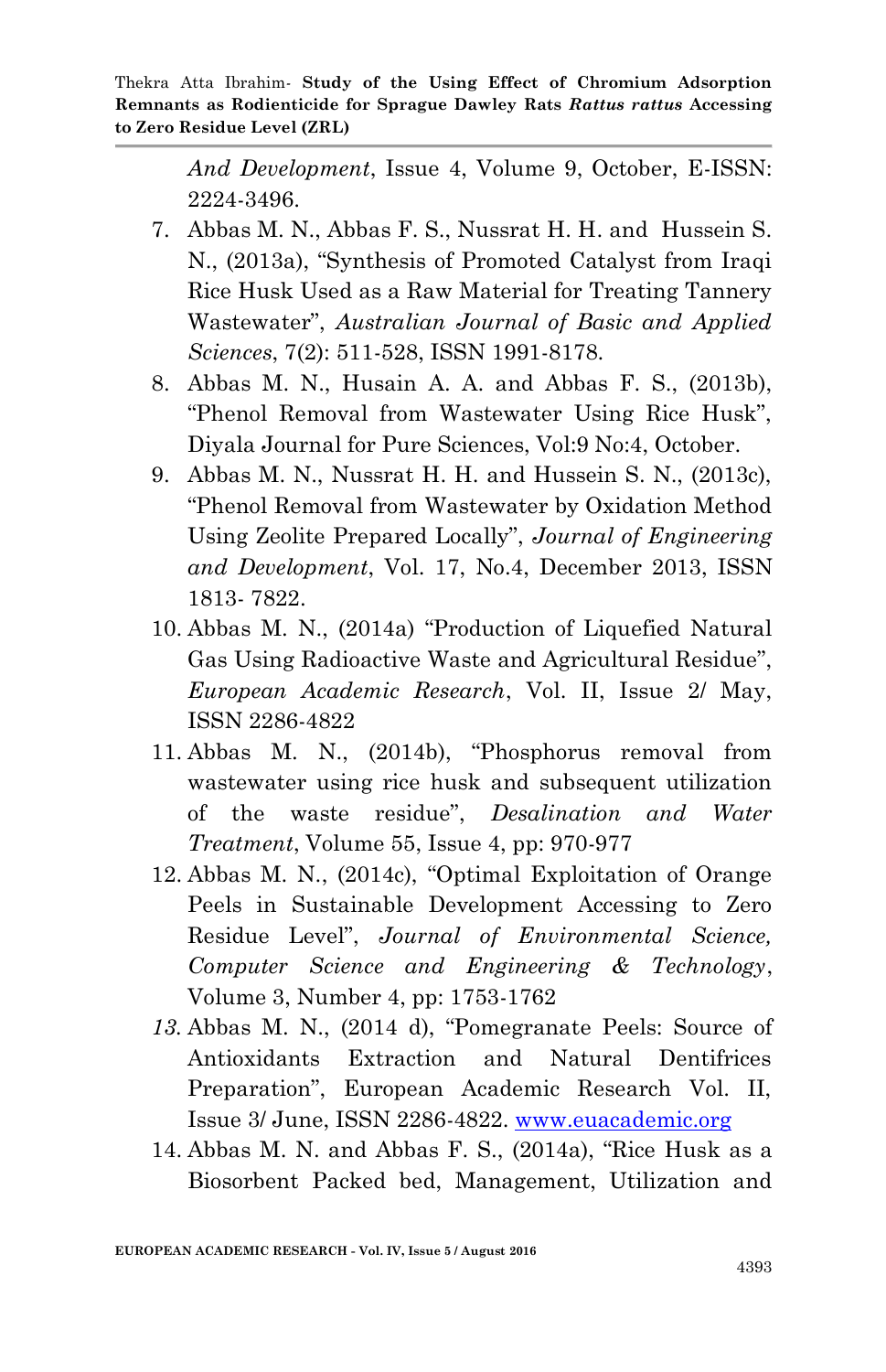Improvement compressive strength of concrete", LAMBERT Academic Publishing.

- 15. Abbas M. N. and Abbas F. S., (2014b), "A Novel Method to Recycle the Treated Dye Wastes Adsorption, Exploitations and No Pollutants Remain", LAMBERT Academic Publishing
- 16. Abbas M. N., Abbas F. S. and Ibraheem S. A., (2014), "Removal of Cyanide Ion from Wastewater Using Banana Peel and Utilization from Residue", *Journal of Asian Scientific Research*, 4(5): 239-247.
- 17. Abbas M. N. and Al-Madhhachi A. T., (2015), "Pesticides Remediation from Soil and Water Accessing to Zero Residue Level", *International Journal of Scientific Research in Science, Engineering and Technology*, (IJSRSET), Issue 3, Volume 1, pp. 40-49, May-June, Print ISSN : 2395-1990, Online ISSN : 2394-4099.
- 18. Chaudhuri M. and Azizan N. K. B., (2012), "Adsorptive Removal of Chromium(VI) from Aqueous Solution by an Agricultural Waste-Based Activated Carbon", *Water, Air and Soil Pollution*, May, Volume 223, Issue 4, pp 1765- 1771, DOI 10.1007/s11270-011-0981-8.
- 19. El-Shafey E. I., (2005), "Behaviour of Reduction– Sorption of Chromium (VI) From An Aqueous Solution on a Modified Sorbent from Rice Husk", *Water, Air and Soil Pollution*, May,Volume 163, Issue 1, pp 81-102, DOI: 10.1007/s11270-005-8136-4
- 20. Gad S. C., Dunn B .J., Siino K. M., Powers W. J., Hoffman G. M. and Walsh R. D., (1986), "Acute toxicity of four chromate salts", In: Serrone, DM, ed. *Chromium symposium 1986 : an update. Pittsburgh, PA: Industrial Health Foundation Inc.*, pp. 43-58.
- 21. Hasan S. H., Singh K. K., Prakash O., Talat M., Ho Y. S., (2008), "Removal of Cr(VI) from aqueous solutions using agricultural waste "maize bran"", *Journal of*